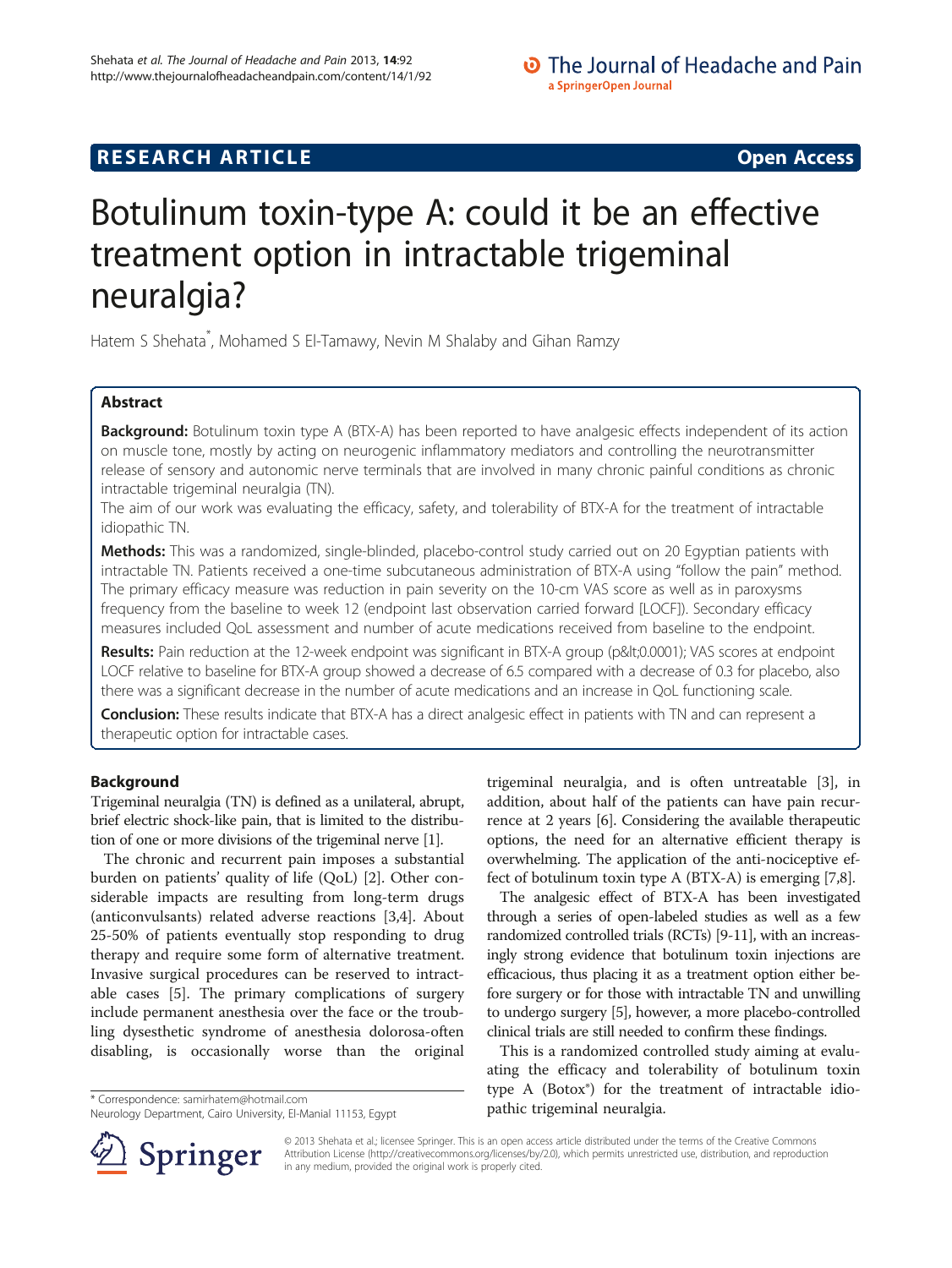# **Methods**

### Study design

This is a randomized, double-blinded, placebo-control study.

#### Eligibility and enrollment criteria

Eligible subjects had idiopathic TN according to IHS criteria [\[1](#page-4-0)]. In all patients, pain could be elicited by tactile/mild sensory stimulation in different skin areas, consistent with trigger points that affect patients' QoL, preventing them from shaving, brushing teeth, kissing or washing their faces for fear of triggering pain. We defined intractability as a failure to experience at least a 50% reduction in pain intensity quantified by Visual Analogue Scale (VAS) and/or paroxysms frequency during the last 3 months, despite the use of proper drugs and dosages, prior to study initiation.

# Exclusionary criteria

Patients who responded to medical treatments, pregnants, symptomatic TN (abnormal neurological examination or demonstrable structural lesion by MRI) and patient with possibility of lack of coherence during follow up.

#### Protocol approvals and patient consents

The study was designed according to the recommendations of the IHS, and was approved by Neurology Department Review Board in Cairo University. A written informed consent was obtained from all participants prior to study commencement.

### Recruitment, randomization and study phases

From March, 2010 to June, 2012, 20 consecutive Egyptian patients who fulfilled inclusion criteria were recruited.

#### Screening phase

Every patient was assessed clinically and by MRI brain. The MRI scans of all patients were normal as a prerequisite for inclusion even for those patients who were subjected to surgery for their idiopathic neuralgias. Thereafter, all patients were requested to complete a baseline, pre-treatment questionnaire to assess pain intensity using VAS, average paroxysms frequency per day, precipitants, associated symptoms, trigger areas, drug compliance, and number of weekly acute medications in the last 3 months. Initially, 24 patients were recruited; 2 of them were excluded as they had difficulty in complying the follow up visits (they were from upper Egypt), one patient withdrew his informed consent and one patient failed to complete the screening questionnaire (Figure [1\)](#page-2-0). After the screening questionnaire, patients were subjected to the 10-point quality of life (QoL) scale adopted from American Chronic Pain Association (Arabic version) [\[12](#page-4-0)] ranging from 10 (normal daily activities) and 0 (non-functioning). All patients had been treated with drugs known to improve trigeminal neuralgia, 11 patients were on carbamazepine (600 to 1400 mg) either alone  $(n = 2)$ , in combination with gabapentine (400 to 1200 mg)  $(n = 5)$  or on triple therapy with baclofen (30 to 75 mg)  $(n = 4)$ . Nine patients were on oxcarbazepine (900 to 1800 mg) either alone  $(n = 2)$ or in combination with gabapentine  $(n = 5)$ . This regimen had been maintained for at least 3 months and was kept unchanged throughout the study period. Two patients (10%) had undergone previous surgical treatment.

#### Randomization phase

Every patient received either BTX- A (Botox®) (100 U Botox in 2 mL preservative-free normal saline, resulting in a concentration of 5 units/0.1 mL) or placebo (2 mL 0.9% NaCl). Eligible patients were allocated to one of the two treatment arms in a randomized (1:1), double-blind fashion using a computer-generated randomization to receive either arm with 12 weeks follow up period.

#### Injection techniques

Injection points were detected using "follow the pain" method, especially in the trigger zones and each point had received 5 units of BTX-A / or 0.1 ml placebo subcutaneously. In patients with mandibular root involvement, a larger dose of the toxin was injected posteriorly in the masseter to avoid undesired cosmetic effects. Patients were evaluated every 2 weeks for 12 weeks by using the VAS. The number of painful paroxysms and the need of any acute medications were reported.

### Blinding

Assignment to either Botox or placebo was blinded to participants, treating physicians (injectors) and investigators who assessed the patients in follow up visits. Every effort was made to maintain strict blinding; the only unblinded physician (G.R) was the one who performed randomization and prepared the syringes in the injection session. He was trained to perform Botox preparation for injection and he was not involved in any other study procedures. It is worth noting that, this blindness was not maintained after the first 2 weeks assessment in some patients who developed facial asymmetry following BTX-A injection, however, the follow up assessment scales were presented in a structured interview that minimized biased investigator's impression.

#### Efficacy measures

The primary efficacy measures were pain severity reduction in the 10-cm VAS score and paroxysms frequency from the baseline to week 12 (endpoint last observation carried forward [LOCF]). Secondary efficacy measures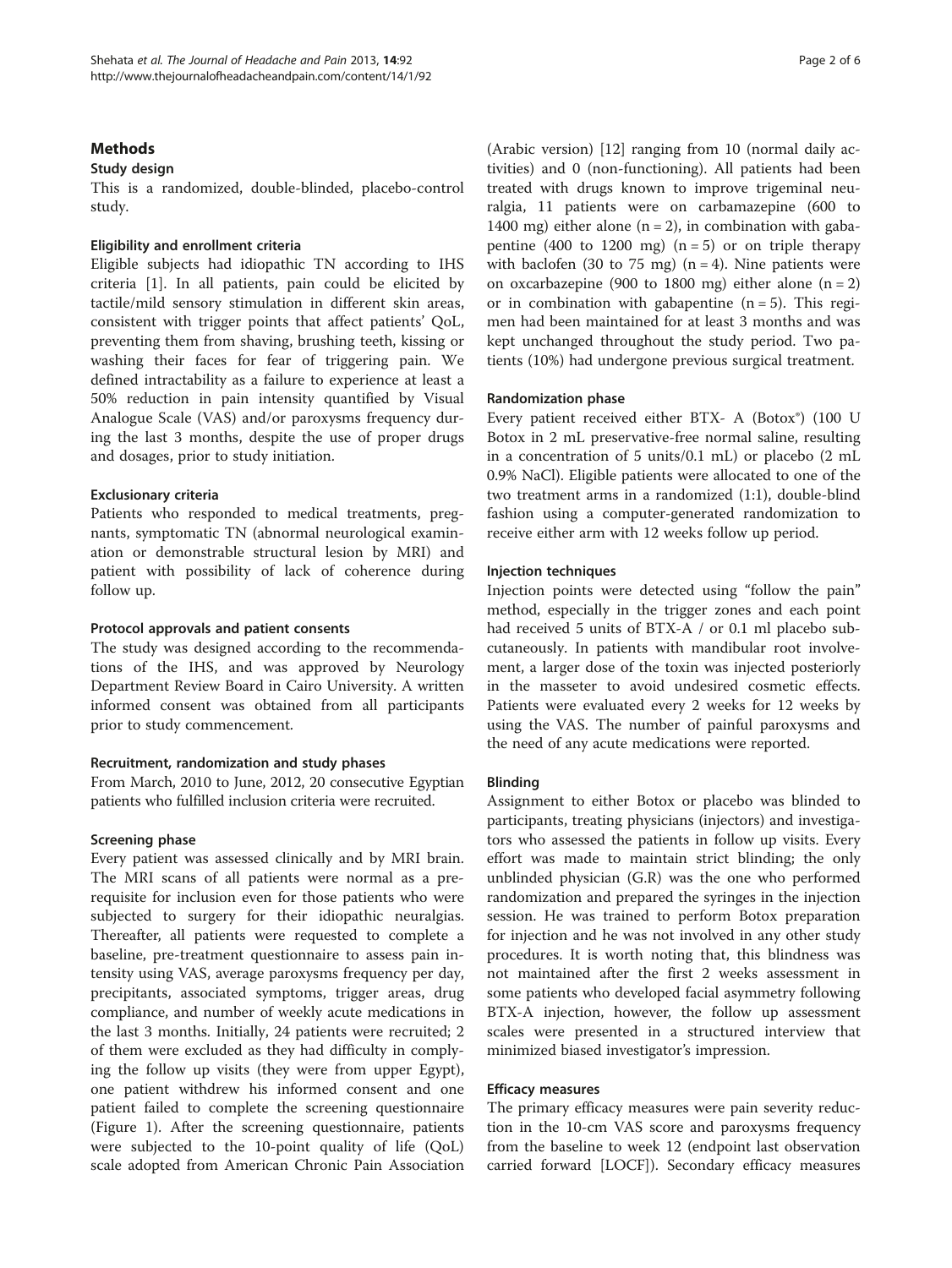<span id="page-2-0"></span>

included QoL scale and number of weekly acute medications received from baseline to the endpoint.

#### Safety measures

Any adverse event that a subject reported during the study was recorded by the investigators, graded for severity (mild, moderate, or severe), and assessed for its relationship to study treatment (none, possible, probable, or definite). A serious adverse event was defined as one that was fatal, life-threatening, permanently disabling, or required admission to hospital.

### Data analysis

Data management was carried out with the Statistical Package for Social Sciences (version 12, SPSS Inc. Chicago, IL, USA). Simple descriptive analysis in the form of means and standard deviations were calculated for numerical data, qualitative data were described using percent distribution. Efficacy and safety measures were assessed for all patients based on intention to treat. Comparison of Botox and placebo groups in efficacy measures at endpoints using the LOCF was conducted using an analysis of covariance (ANCOVA) model. Correlation was conducted using bivariate Pearson correlation coefficient. The level of significance was set at 0.05.

# Results

### Participant characteristics

A total of 20 Egyptian patients were randomized. Their age ranged from 27 to 72 years (mean age:  $45.95 \pm 1$ 10.02 years). They were 9 males (45%) and 11 females (55%), the mean duration of the disease was  $5.33 \pm 1$ 

1.52 years (range from 3 to 9 years). Pain affected one root in 8 patients, while two roots were affected in 12 patients (Table [1](#page-3-0)).

### Injection paradigm

Overall, the enrolled 20 patients completed the 12-week study period after the injection session, of 10 patients receiving the subcutaneous botulinum toxin injection (BTX-A group). The overall injected doses ranged from 40 units (8 injection points) to 60 units (12 points) (mean  $\pm$  SD was  $48 \pm 5.87$ ).

#### Efficacy variables

#### Primary measures

The mean baseline pain scores in placebo group and BTX-A group were 8.5 and 8.3 respectively on the VAS score with no significant difference. Pain reduction at the 12-week endpoint was significant in BTX group (P < 0.0001), VAS scores at endpoint LOCF relative to baseline for BTX-A group showed a decrease of 6.5 compared with a decrease of 0.3 for placebo. This significant reduction in the mean VAS scores were recorded in BTX-A group in week 2 and maintained over the follow up visits (Figure [2\)](#page-3-0). The paroxysms frequency reduction was significantly noted in BTX-A group from week 2 and continued till the endpoint LOCF compared to placebo group (P < 0.0001) (Table [2\)](#page-3-0).

#### Secondary measures

There was a significant decrease in number of weekly acute medications and increase in QoL functioning scale with (Table [2\)](#page-3-0).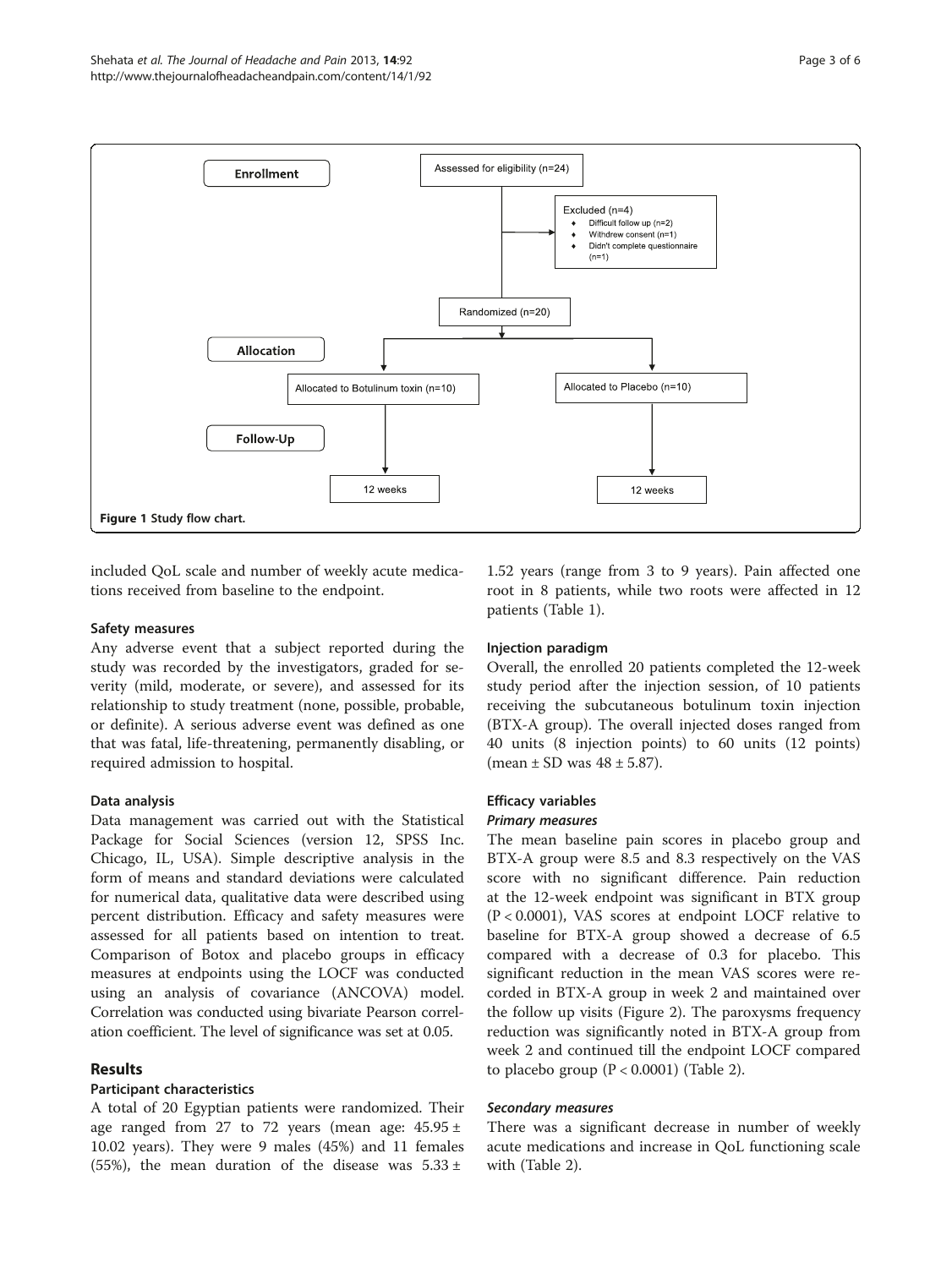<span id="page-3-0"></span>Table 1 Demographic and clinical data

| Patient | Gender Duration Branch<br>Age<br>(years) |   | <b>Trigger</b><br>points |              |                                         |
|---------|------------------------------------------|---|--------------------------|--------------|-----------------------------------------|
| 1       | 72                                       | M | 7                        | Right V2     | Infra orbital                           |
| 2       | 35                                       | F | 5                        | Left V1      | Eye brow                                |
| 3       | 44                                       | M | 4.5                      | Left V2 & 3  | Infra orbital & upper<br>lip & mentalis |
| 4       | 50                                       | M | 7                        | Right V1 & 2 | Eye brow & infra<br>orbital             |
| 5       | 52                                       | F | 9                        | Right V3     | Mentalis                                |
| 6       | 45                                       | F | 6                        | Right V2 & 3 | Infra orbital & upper<br>lip & mentalis |
| 7       | 46                                       | F | 5.5                      | Left V2 & 3  | Nostril & upper lip                     |
| 8       | 32                                       | M | $\overline{4}$           | Left V1 & 2  | Eye brow & infra<br>orbital             |
| 9       | 27                                       | F | 4.5                      | Right V2     | Upper lip                               |
| 10      | 48                                       | M | 5                        | Left V2 & 3  | Nostril & upper lip                     |
| 11      | 39                                       | F | 6.5                      | Left V1 & 2  | Nostril & mouth<br>angle                |
| 12      | 51                                       | F | 7.5                      | Right V3     | Mentalis                                |
| 13      | 39                                       | M | 4                        | I eft V3     | Mentalis                                |
| 14      | 42                                       | F | 5.5                      | Left V2 & 3  | Infra orbital & upper<br>lip & mentalis |
| 15      | 36                                       | M | 3.5                      | Right V2 & 3 | Infra orbital & upper<br>lip & mentalis |
| 16      | 47                                       | F | 3                        | Left V 3     | Mentalis                                |
| 17      | 55                                       | M | 4                        | Left V2 & 3  | Infra orbital & upper<br>lip & mentalis |
| 18      | 49                                       | F | 5                        | Right V 3    | Mentalis                                |
| 19      | 56                                       | M | 4                        | Left V2 & 3  | Infra orbital & upper<br>lip & mentalis |
| 20      | 54                                       | F | 6                        | Left V2 & 3  | Infra orbital & upper<br>lip & mentalis |

M: male, F: female, V1: first division of trigeminal N (ophthalmic), V2: second division of trigeminal N (maxillary), V3: third division of trigeminal nerve (mandibular).



#### Table 2 Efficacy variables in the studied groups

|                   |          | <b>BTX-A</b> |      | Placebo |       | P value |
|-------------------|----------|--------------|------|---------|-------|---------|
|                   |          | Mean         | SD   | Mean    | SD    |         |
| Paroxysm          | Baseline | 36.7         | 313  | 39.20   | 3.05  | 0.087   |
| frequency /day    | Endpoint | 4.0          | 7.12 | 36.10   | 13.45 | 0.0001  |
| Number of weekly  | Baseline | 32           | 2.11 | 309     | 179   | 0.225   |
| acute medications | Endpoint | 4.7          | 2.31 | 30.3    | 1.77  | 0.0001  |
| OoL scale         | Baseline | 310          | 0.88 | 310     | 1.10  | 1.0     |
|                   | Endpoint | 9.0          | 1.49 | 3.40    | 0.97  | 0.0001  |

#### Dose efficacy relationship

There was no significant correlation between the total injected dosages of BTX-A and endpoint VAS  $(r = 0.327,$ P = 0.356) or paroxysms frequency ( $r = -0.484$ ,  $P = 0.156$ ).

## Adverse events

Treatments were generally tolerated, no systemic reactions were noted and there were no serious injections-related adverse events. The reported side effects were facial asymmetry, hematoma at the site of injection, itching and pain at the site of injection (Table 3). All these side effects were transitory and did not interfere with the patient activity, and did not need further management.

# **Discussion**

The role of BTX-A in the treatment of drug-refractory trigeminal neuralgia has been evaluated by some authorities [\[9,13,14\]](#page-4-0), and it was found to be an effective treatment with the majority of the patients reporting a reduction or even disappearance of the pain. BTX-A was found to be effective in combination with pharmacotherapy, prior to considering more invasive therapies such as surgery or gamma knife radiosurgery. As such, BTX-A is a particularly valuable treatment for elderly patients and those with adverse anesthetic comorbidities [\[8,15](#page-4-0)]. However, these studies included small patients number or of low-quality RCTs [[16\]](#page-4-0).

The mechanism by which BTX-A exerts its antinociceptive effect is poorly understood; whether or not BTX-A can change sensory perception in those patients remains unknown [\[17\]](#page-5-0). Cui et al [[18\]](#page-5-0). demonstrated that subcutaneous BTX-A injection is associated with the inhibition of formalin-induced glutamate release; an important mediator for the induction and maintenance

#### Table 3 Detected adverse events

|                               | <b>BTX-A</b> | Placebo |
|-------------------------------|--------------|---------|
| Facial asymmetry              |              |         |
| Hematoma at site of injection |              |         |
| Itching at site of injection  |              |         |
| Pain at site of injection     |              |         |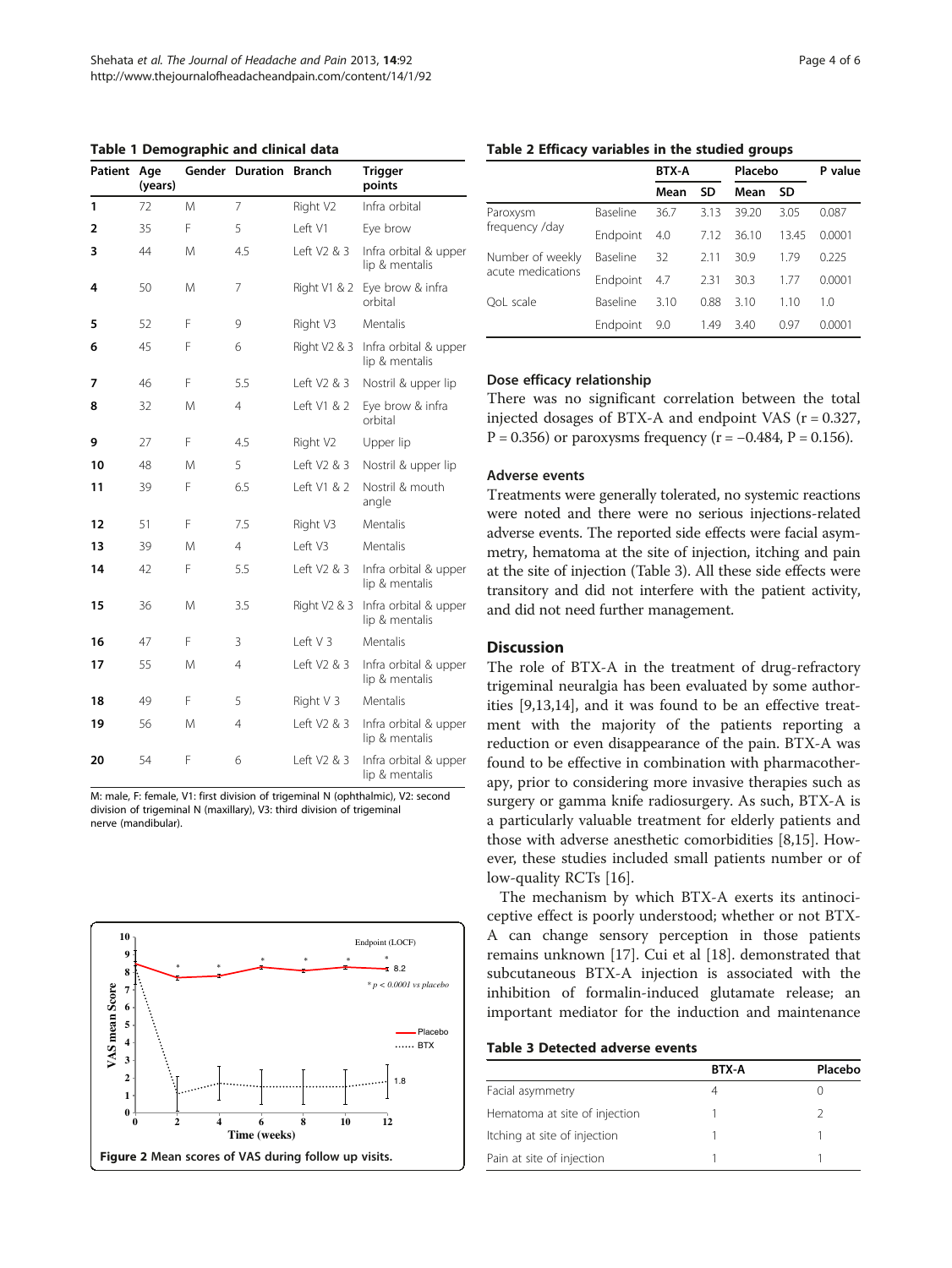<span id="page-4-0"></span>of central sensitization of pain [[19\]](#page-5-0). BTX-A may also reduce the peripheral nociceptive input by inhibiting the release of substance P and calcitonin-gene-related peptide (CGRP), both of which would play a very important role in neurogenic inflammation [\[20](#page-5-0)-[22](#page-5-0)]. Moreover, BTX-A can reduce the release of other neurotransmitters and neuromediators including epinephrine and norepinephrine [\[23](#page-5-0)]. The effect of BTX-A has also an indirect central action through centrally mediated signal transduction to the spinal trigeminal nucleus [\[24,25](#page-5-0)]. Another direct effects on muscle nociceptors and alteration of afferent derived from muscle spindle might play a role according to Arezzo [[26](#page-5-0)] especially in reducing the myofascial pain by inhibiting muscle spasms-pain cycle.

The results of the current study support the possible role of BTX-A in pain alleviation, evidenced by the significant reduction in the mean VAS scores as well as the paroxysms frequency in BTX group in week 2 which continued till the endpoint LOCF, in addition to the significant increase in QoL functioning scale compared to the placebo group. Similar to our data, Pioversan et al. [[27\]](#page-5-0) reported significant pain reduction in 13 patients with trigeminal neuralgia within a period of 10 days; while in 20 days, patients did not exhibit any obvious symptoms. Some other studies reported a significant effect within 1–2 weeks with a maximum effect within 4–6 weeks [9,14]. The long-term efficacy and its stability of its effectiveness of BTX-A in TN was elaborated in two studies [13,[28\]](#page-5-0) which suggested that the effect of a single BTX-A injection could last for 6 mo (24 weeks), whereas other studies showed waning of efficacy started from the 8th week after treatment [[28](#page-5-0)].

In our series a mean of 5 units  $/cm<sup>2</sup>$  was injected with a mean total dose of 48 units. In Pioversan et al. [\[27\]](#page-5-0) study, the Mean BTX-A dose was 3.22 units/cm<sup>2</sup>. An open label study assessed the clinical effects of BTX-A injections in 12 patients with otherwise unresponsive idiopathic trigeminal neuralgia. Patients were infiltrated with 20–50 units of BTX-A in trigger zones. The patients were assessed on a weekly basis using the Visual Analogic Scale for pain. Ten patients reported a significant benefit from BTX-A injections, with reduction or even disappearance of pain, and remained pain free for as long as 60 days [14]. In another open-ended study to investigate, 8 patients with refractory trigeminal neuralgia were administered 100 U BTX-A through an injection into the zygomatic arch. The study concluded that BTX-A was quite effective in treating trigeminal neuralgia without the risk of excessive side effects [9]. In our assessment of total BTX-A dosages used and drug efficacy measures, we could not find a significant correlation, which could be attributed to the fixed dose per site regimen adopted in our series, thus further evaluation of using different dosages per site can be a point of investigation.

Regarding safety of the BTX-A in the current study, side effects were generally tolerated and were mostly related to the injection sites, 4 cases developed mild facial asymmetry which was self limited and did not impose much impact on the patients especially in the setting of reduced pain. However, this adverse event could be overcome by a more posterior injection approach.

#### Conclusion

Subcutaneous BTX-A injection can result in relieving pain in intractable cases with TN with minimal adverse reactions and can be an effective treatment option.

#### Competing interests

The authors declare that they have no competing interests.

#### Authors' contribution

HS, MEl-T, and NS participated in the pre-injection assessment and in injection as a team, whereas, GR participated in post-injection assessment. All authors read and approved the final manuscript.

#### Received: 17 October 2013 Accepted: 15 November 2013 Published: 19 November 2013

#### References

- 1. Headache Classification Subcommittee of the International Headache Society (2004) The international classification of headache disorders, 2nd edn. Cephalalgia 24(Suppl 1):9–160
- 2. Tolle T, Dukes E, Sadosky A (2006) Patient burden of trigeminal neuralgia: results from a cross-sectional survey of health state impairment and treatment patterns in six European countries. Pain Pract 6:153–160
- 3. Taylor JC, Brauer S, Espir MLE (1981) Long term treatment of trigeminal neuralgia with carbamazepine. Postgrad Med J 57:16–18
- 4. Dalessio DJ (1982) Trigeminal neuralgia. A practical approach to treatment. Drugs 24(3):248–255
- 5. Cruccu G, Truini A (2013) Refractory trigeminal neuralgia. Non-surgical treatment options. CNS Drugs 27(2):91–96
- 6. Taha JM, Tew JM Jr (1997) Treatment of trigeminal neuralgia by percutaneous radiofrequency rhizotomy. Neurosurg Clin N Am 8(1):31–39
- 7. Tatli M, Satici O, Kanpolat Y, Sindou M (2008) Various surgical modalities for trigeminal neuralgia: literature study of respective long-term outcomes. Acta Neurochir (Wien) 150(3):243–255
- 8. Allam N, Brasil-Neto JP, Brown G, Tomaz C (2005) Injections of botulinum toxin type a produce pain alleviation in intractable trigeminal neuralgia. Clin J Pain 21(2):182–184
- 9. Türk U, Ilhan S, Alp R, Sur H (2005) Botulinum toxin and intractable trigeminal neuralgia. Clin Neuropharmacol 28(4):161–162
- 10. Woo Seog S (2011) Application of Botulinum toxin in pain management. Korean J Pain 24(1):1–6
- 11. Zakrzewska JM (2012) Botulinum toxin for trigeminal neuralgia–do we have the evidence? Caphalalgia 32(15):1154–1155
- 12. (2003) American chronic pain association. [http://www.theacpa.org/uploads/](http://www.theacpa.org/uploads/documents/Life_Scale_3.pdf) [documents/Life\\_Scale\\_3.pdf](http://www.theacpa.org/uploads/documents/Life_Scale_3.pdf)
- 13. Bohluli B, Motamedi MH, Bagheri SC, Bayat M, Lassemi E, Navi F, Moharamnejad N (2011) Use of botulinum toxin a for drug-refractory trigeminal neuralgia: preliminary report. Oral Surg Oral Med Oral Pathol Oral Radiol Endod 111:47–50
- 14. Zuniga C, Diaz S, Piedimonte F, Micheli F (2008) Beneficial effects of botulinum toxin type a in trigeminal neuralgia. Arq Neuropsiquiatr 66:500–503
- 15. Ngeow WC, Nair R (2010) Injection of botulinum toxin type A (botox) into trigger zone of trigeminal neuralgia as a means to control pain. Oral Surg Oral Med Oral Pathol Oral Radiol Endod 109:e47–50
- 16. Persaud R, Garas G, Silva S, Stamatoglou C, Chatrath P, Patel K (2013) An evidence-based review of botulinum toxin (Botox) applications in non-cosmetic head and neck conditions. JRSM Short Rep 4(2):10